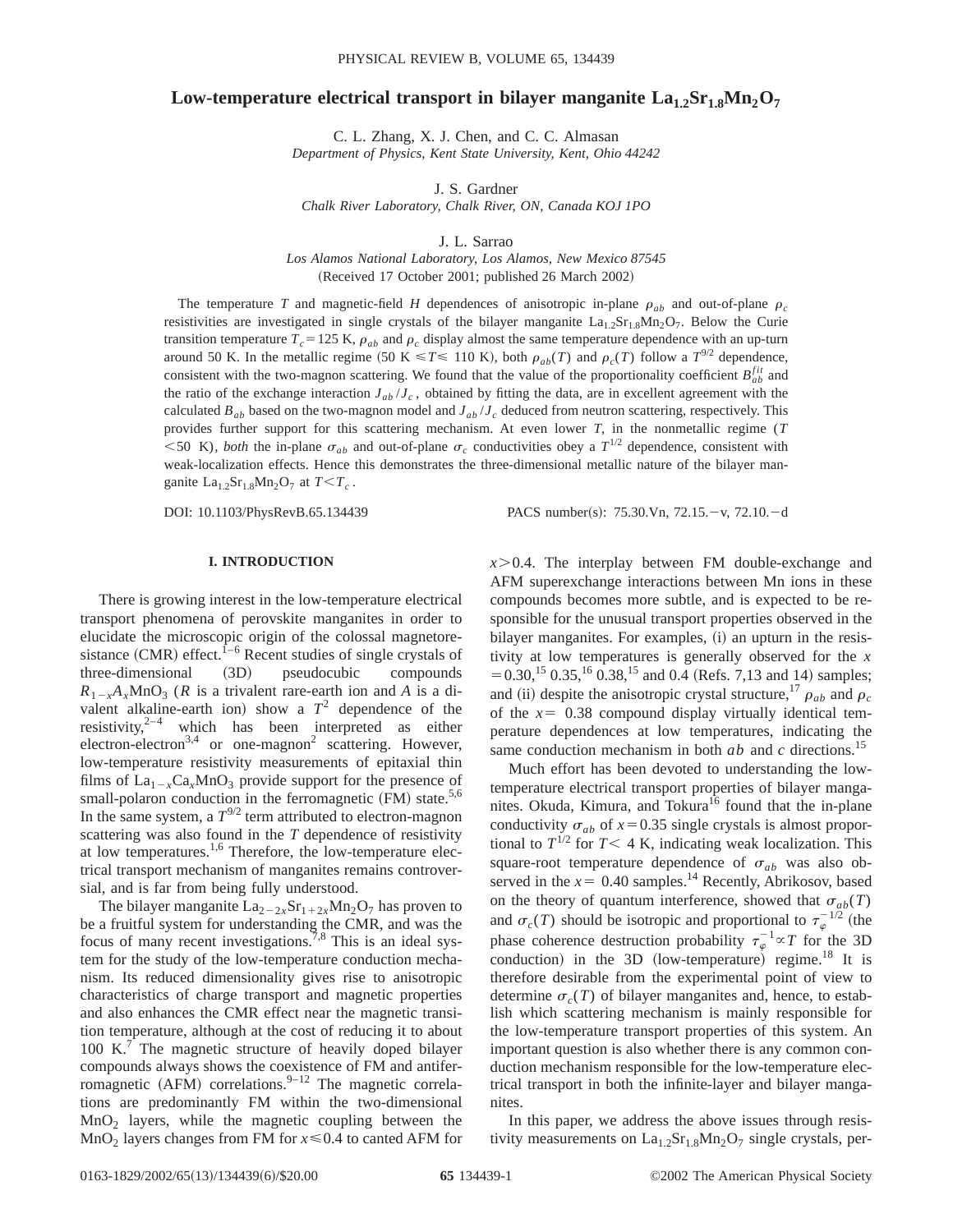formed at low temperatures and in magnetic fields applied parallel to the *ab* plane. The anisotropic resistivities  $\rho_{ab}(T)$ and  $\rho_c(T)$  are proportional to  $T^{9/2}$  in the intermediate temperature regime below  $T_c$ . This points toward a two-magnon scattering mechanism responsible for the electrical dissipation in this *T* range. The validity of this scattering mechanism is further supported by the *H* dependence of the proportionality coefficients  $B_{ab,c}^{fit}$  obtained by fitting the data and by the fact that the value of  $B_{ab}^{fit}$  and the ratio of the exchange interaction  $J_{ab}/J_c$  obtained by fitting the data are in excellent agreement with the calculated *Bab* based on the two-magnon model and  $J_{ab}/J_c$  deduced from neutron scattering, respectively. At lower temperatures, in the nonmetallic regime  $(\partial \rho/\partial T<0)$ , *both* anisotropic conductivities  $\sigma_{ab}(T)$  and  $\sigma_c(T)$  exhibit a  $T^{1/2}$  dependence, a result of electron-electron correlations, which is consistent with the weak-localization effect in a 3D disordered metal. The common mechanisms responsible for both the in-plane and out-of-plane electrical transport indicate the 3D metallic nature of the bilayer manganite  $La<sub>1.2</sub>Sr<sub>1.8</sub>Mn<sub>2</sub>O<sub>7</sub>$  at  $T < T_c$ .

#### **II. EXPERIMENTAL DETAILS**

Single crystals of  $La<sub>1.2</sub>Sr<sub>1.8</sub>Mn<sub>2</sub>O<sub>7</sub>$  were grown from sintered rods of the same nominal composition by the floatingzone method using a mirror furnace, as described in detail elsewhere.<sup>19</sup> Plate-shaped crystals were separated mechanically from the bar. X-ray diffraction confirmed that the surfaces of the plates are parallel to the crystallographic *ab* plane. The crystal chosen for systematic transport measurements had mirror surfaces on both faces. We determined  $\rho_{ab}$ and  $\rho_c$  as functions of temperature  $T(1.9 \leq T \leq 400 \text{ K})$  and magnetic-field  $H(0 \le H \le 14$  T) by performing multiterminal transport measurements using the electrical contact configuration of the flux transformer, as described previously.<sup>20,21</sup> The magnetic field  $H$  was applied parallel to the  $MnO<sub>2</sub>$  layers  $(H \| ab$  plane).

#### **III. RESULTS AND DISCUSSION**

The *T* dependence of the magnetic susceptibility  $\chi$  measured in a low  $H(H=10 \text{ Oe})$  is shown in the inset to Fig.  $1(b)$ . The sample exhibits a paramagnetic  $(PM)$ -FM transition at the Curie transition temperature  $T_c$  = 125 K, which is consistent with previous reports.<sup>7,17</sup> At  $T < 50$  K, the susceptibility slightly decreases with decreasing *T*, in good agreement with recent reports.<sup>14,17</sup> As typically seen in other studies,<sup>7,17,22</sup> an additional transition appears around 290 K, most likely due to trace amounts of impurities<sup>23</sup> (intergrowth) that, however, represent only about 0.1% of the volume fraction of the sample.<sup>22</sup>

Figures 1(a) and 1(b) show the temperature profiles of  $\rho_{ab}$ and  $\rho_c$ , and of the anisotropy  $\rho_c / \rho_{ab}$ , respectively, measured in zero magnetic field. The metal-insulator transition takes place at  $T_{MI}$ = 130 K for both situations: current parallel ( $\rho_{ab}$ ) and perpendicular ( $\rho_c$ ) to the MnO<sub>2</sub> layers. The anisotropy  $\rho_c / \rho_{ab}$  increases with decreasing *T*, reaches its maximum value of 165 at  $T_{MI}$ , decreases abruptly just below  $T_c$ , and depends weakly on *T* for  $T < T_c$  with an average



FIG. 1. Temperature *T* dependences of (a) in-plane  $\rho_{ab}$  and outof-plane  $\rho_c$  resistivities measured in zero magnetic field and  $(b)$ anisotropy  $\rho_c / \rho_{ab}$  for La<sub>1.2</sub>Sr<sub>1.8</sub>Mn<sub>2</sub>O<sub>7</sub>. Inset: ac susceptibility  $\chi$  as a function of temperature measured in a magnetic field  $H=10$  Oe.

value of  $\sim$ 90, comparable to other measurements.<sup>7,13</sup> We note that the values of both  $\rho_{ab}$  and  $\rho_c$  are, over the whole measured *T* range, appreciably smaller than those reported previously, $\frac{7}{7}$  attesting to the high quality of our single crystal.

The *H* and *T* dependences of  $\rho_{ab}$  and  $\rho_c$  are shown in Figs.  $2(a)$  and  $2(b)$ , respectively, for the temperature range from 2 to 120 K. The characteristic negative magnetoresistivity in both  $\rho_{ab}$  and  $\rho_c$  is clearly seen over the whole *T* range. At the same time,  $\rho_c / \rho_{ab}$  has a weaker *H* dependence [see the inset of Fig. 2(b)]. An interesting feature of  $\rho_{ab}(T)$ and  $\rho_c(T)$  is the appearance of a weak nonmetallic behavior for  $T < 50$  K in zero field, which shifts to higher temperatures with increasing magnetic-field.

In the infinite-layer  $La_{1-x}Sr_xMnO_3$  (0.10  $\leq x \leq 0.17$ ) samples, a similar low-temperature upturn in resistivity has been identified with the vestiges of the structural  $O^*$  to  $O'$ transition in the FM phase. $24$  Temperature-dependent neutron-diffraction studies on  $La<sub>1.2</sub>Sr<sub>1.8</sub>Mn<sub>2</sub>O<sub>7</sub>$  do not show any structural transition occurring at low-temperatures.<sup>17</sup> The upturn in the resistivity of  $La<sub>1.2</sub>Sr<sub>1.8</sub>Mn<sub>2</sub>O<sub>7</sub>$  at low temperatures is accompanied by a decrease of the ac susceptibility, which is related to the reentrant spin glass phase,  $14$  an indication of a crossover from a FM to a canted state.<sup>25</sup> The canted structure at low temperatures comes from the competing interactions along the *c*-axis Mn-O-Mn bonds, i.e., the AFM superexchange interaction between half-filled  $t_{2g}$  orbitals and the FM double-exchange interaction via  $e_g$  conduction electrons.<sup>25</sup>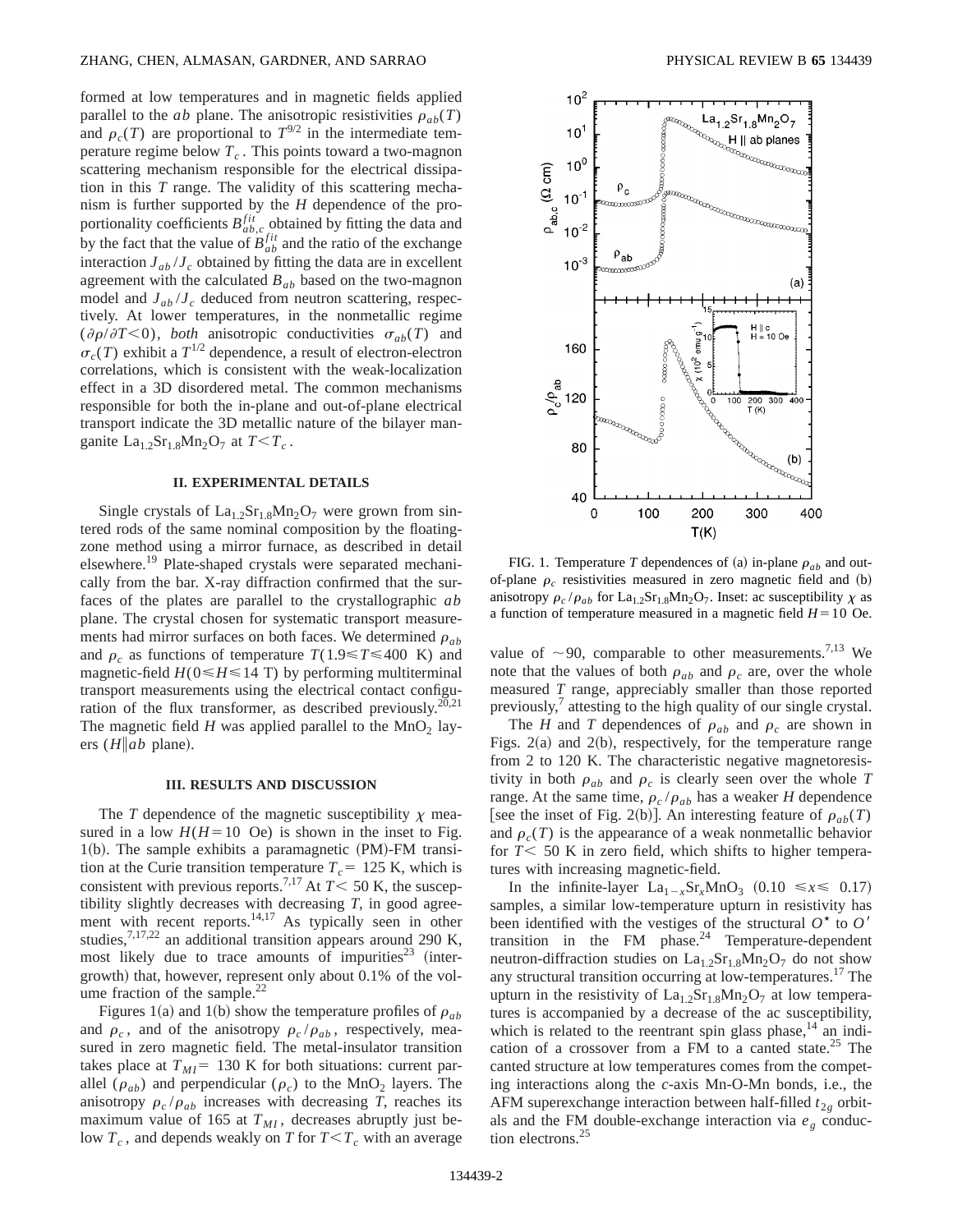

FIG. 2. Plot of (a) the in-plane resistivity  $\rho_{ab}$  and (b) the outof-plane resistivity  $\rho_c$  vs temperature *T* for La<sub>1.2</sub>Sr<sub>1.8</sub>Mn<sub>2</sub>O<sub>7</sub> measured in applied magnetic fields *H* up to 14 T. Inset: Anisotropy  $\rho_c/\rho_{ab}$  vs *T* in the temperature range from 2 to 120 K measured under various *H*.

In ordinary FM metals, the contribution to resistance from the *s*-*d* interaction is known to be proportional to  $T^2$ at low temperatures.<sup>26,27</sup> This  $T^2$  dependence of resistivity was generally observed in single crystals of  $La_{1-x}Sr_xMnO_3(x>0.18),$ <sup>3</sup>  $La_{1-x}Ca_xMnO_3(x\ge0.22),$ <sup>4</sup> and  $\text{La}_{0.67}(\text{Pb},\text{Ca})_{0.33}\text{MnO}_3^2$  and was attributed to either electron-electron<sup>3,4</sup> or one-magnon<sup>2</sup> scattering. However, our low-temperature resistivity data  $(50 \text{ K} \leq T \leq 110 \text{ K})$  of  $La<sub>1.2</sub>Sr<sub>1.8</sub>Mn<sub>2</sub>O<sub>7</sub>$  single crystals, measured in various applied magnetic fields, do not follow a  $T^2$  dependence of the form  $\rho(T) = \rho_0 + AT^2$ . Therefore, the electron-electron scattering mechanism does not contribute to  $\rho_{ab,c}(T)$ . This indicates that the conduction mechanism in this bilayer manganite is different from that in the infinite-layer compounds. In fact, specific-heat measurements on bilayer manganites<sup>16</sup> showed that their reduced dimensionality, compared to infinite-layer manganites, enhances the magnetic specific heat, but does not affect the electronic specific heat coefficient  $\gamma$ , indicating the presence of an anomalous carrier scattering process such as electron-phonon, electron-magnon, or a combination of them.

Polaronic transport was recently shown to be a possible conduction mechanism in  $R_{1-x}A_xMnO_3$  at  $T < T_c$ .<sup>5,6,28</sup> Zhao and co-workers<sup>5,6</sup> reported that the resistivity below 100 K in epitaxial thin films of  $La_{1-x}Ca_xMnO_3(x=0.25$  and 0.4) grown on  $(100)$  LaAlO<sub>3</sub> substrates can be well fitted with  $\rho = \rho_0 + E \omega_s / \sinh^2(\hbar \omega_s / 2k_B T)$  ( $\omega_s$  is the frequency of a soft optical mode), providing evidence for small-polaron metallic conduction in the FM state. We found that our resistivity data of  $La<sub>1.2</sub>Sr<sub>1.8</sub>Mn<sub>2</sub>O<sub>7</sub>$  cannot be adequately fitted with this expression. Presently, there is no experimental evidence of the presence of small polarons in the FM state of bilayer manganites. In fact, recent Raman-scattering data for  $La<sub>1.2</sub>Sr<sub>1.8</sub>Mn<sub>2</sub>O<sub>7</sub>$  single crystals suggested the formation of small polarons *only* at  $T>T_c$ .<sup>29</sup> Moreover, x-ray- and neutron-scattering measurements<sup>30</sup> on  $La<sub>1.2</sub>Sr<sub>1.8</sub>Mn<sub>2</sub>O<sub>7</sub>$  directly demonstrated that the polarons disappear abruptly at the FM transition because of the sudden charge delocalization. On the other hand, the giant magnetothermal conductivity<sup>31</sup> observed in La<sub>1.2</sub>Sr<sub>1.8</sub>Mn<sub>2</sub>O<sub>7</sub> indicated that spin-fluctuation scattering or magnon contribution is dominant over other carrier scattering processes.

Kubo and Ohata<sup>32</sup> calculated the low-temperature resistance produced by a scattering of holes by spin waves, on the basis of an effective Hamiltonian for double-exchange in the spin wave approximation. They found that the contribution from the two-magnon scattering process is proportional to  $T^{9/2}$ , and that the proportionality coefficient has, in the case of a simple parabolic band, the analytical expression given by

$$
B = \frac{3\hbar R^6 k_F^5}{32\pi e^2 S^2} \left(\frac{m}{M}\right)^{9/2} \left(\frac{k_B}{E_F}\right)^{9/2} \left(2.52 + 0.0017\frac{M}{m}\right). \tag{1}
$$

Here *R* is the hopping distance of the  $e<sub>g</sub>$  electrons in the in-plane or out-of-plane direction, *S* is the effective spin of a Mn ion, the Fermi energy  $E_F$  is measured from the band center, and *M* and *m* are the effective masses of a hole and a spin wave, respectively. In terms of the hole concentration per unit cell  $n$ , the effective hopping integral  $t^*$ , and the average spin stiffness  $D^*$ , the coefficient *B* can be rewritten as<sup>6</sup>

$$
B = \frac{R\hbar}{48^2 \pi^7 e^2 S^2} \frac{(6\pi^2 n)^{5/3}}{(0.5^{2/3} - n^{2/3})^{9/2}} \left(\frac{R^2 k_B}{D^{\star}}\right)^{9/2}
$$

$$
\times \left(2.52 + 0.0017 \frac{D^{\star}}{R^2 t^{\star}}\right). \tag{2}
$$

Here the following simple relationships had been used:  $Rk_F = (6\pi^2 n)^{1/3}$ ,  $M/m = D^{\star}/(R^2 t^{\star})$ , and  $E_F$  $= t^{\star} (6\pi^2)^{2/3} (0.5^{2/3} - n^{2/3}).$ 

To reveal the two-magnon scattering nature of the resistivity in  $La<sub>1.2</sub>Sr<sub>1.8</sub>Mn<sub>2</sub>O<sub>7</sub>$ , in Figs. 3(a) and 3(b) we plot the measured  $\rho_{ab}(T)$  and  $\rho_c(T)$ , respectively, along with the fits of these data with  $\rho(T) = \rho_0 + BT^{9/2}$ . Both  $\rho_{ab}(T)$  and  $\rho_c(T)$ follow a  $T^{9/2}$  dependence (solid lines in the figures) in the *T* range of 50 to 110 K remarkably well for different applied magnetic fields. The fitting parameters for  $\rho_{ab}(T)$  and  $\rho_c(T)$ , measured in zero *H*, are  $B_{ab}^{fit} = 4.04 \times 10^{-13} \Omega$  cm/K<sup>9/2</sup> and  $B_c^{fit}$  = 2.83 × 10<sup>-11</sup> $\Omega$  cm/K<sup>9/2</sup>, respectively.

We determine next the zero-field value of  $B_{ab}$  from Eq.  $(2)$ , and compare it with the value of the corresponding fitting parameter. In  $La<sub>1.2</sub>Sr<sub>1.8</sub>Mn<sub>2</sub>O<sub>7</sub>$ , the hole concentration  $n \equiv x = 0.40$ , the in-plane hopping distance is the Mn-Mn dis-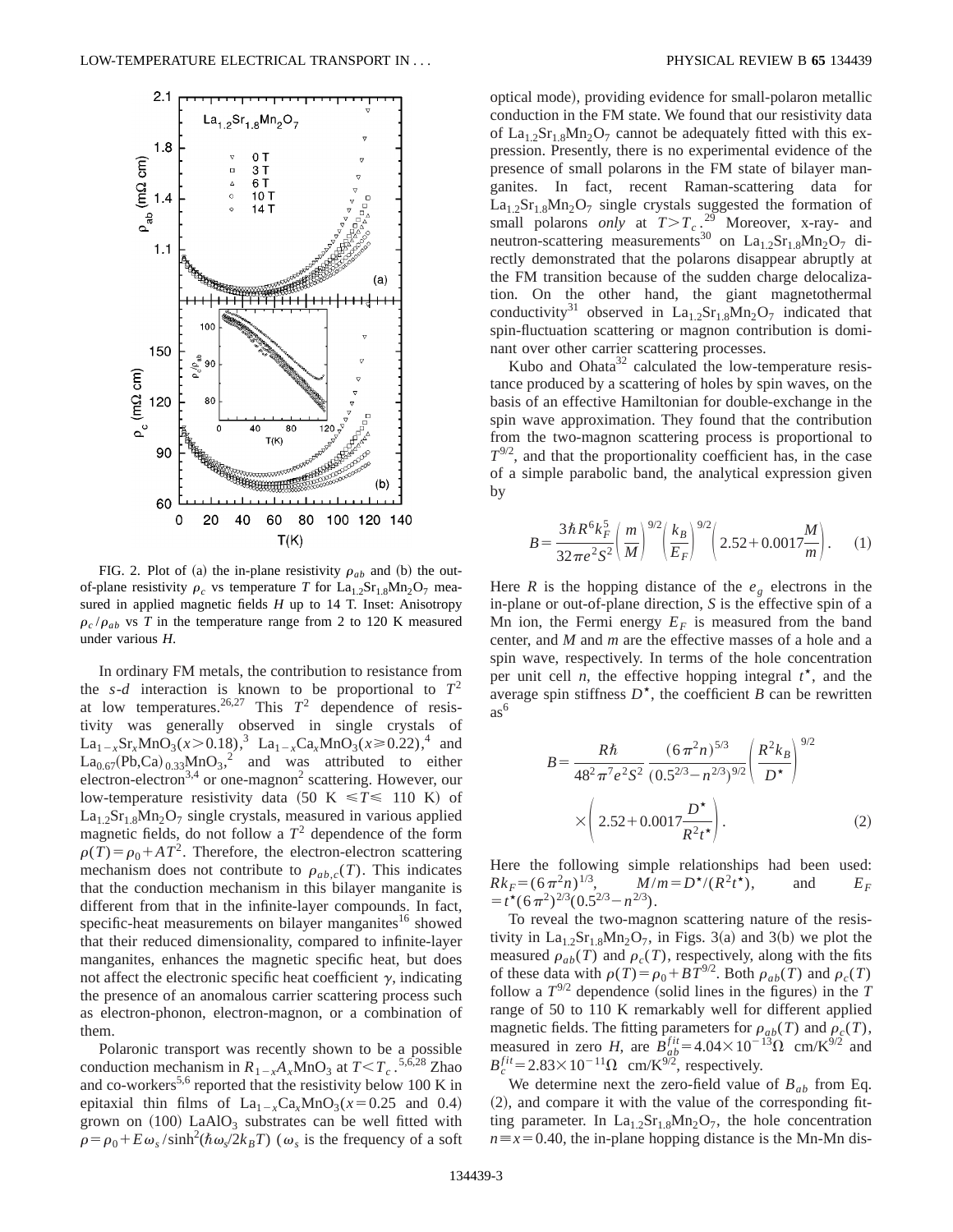

FIG. 3. (a) In-plane resistivity  $\rho_{ab}$  and (b) out-of-plane resistivity  $\rho_c$  vs temperature *T* for La<sub>1.2</sub>Sr<sub>1.8</sub>Mn<sub>2</sub>O<sub>7</sub> measured under various applied magnetic fields *H*. The solid lines are fits of the data with a *T*9/2 dependence.

tance  $R_{ab} = 3.87 \text{\AA}^{17}$ , the magnitude of the effective spin is  $S = 1.8$ ,<sup>33</sup> the effective stiffness constant  $D_{ab}^{*}$  $effective$  stiffness constant  $D_{ab}^{\star}$  $=151$  meV  $\AA^2$  based on recent neutron scattering measurements,<sup>34</sup> and  $t^* = 40$  meV as estimated from the measured effective plasma frequency.<sup>6</sup> With these values for different physical quantities, Eq.  $(2)$  gives  $B_{ab} = 1.01$  $\times 10^{-13}$   $\Omega$  cm/K<sup>9/2</sup>. This value of  $B_{ab}$  has the same order of magnitude as the fitting parameter  $B_{ab}^{fit}$ , showing that the two-magnon scattering can account for the *T* dependence of resistivity of  $La<sub>1.2</sub>Sr<sub>1.8</sub>Mn<sub>2</sub>O<sub>7</sub>$  in the metallic range of temperatures.

In a conventional Heisenberg system, the spin-wave stiffness *D* scales with the strength of the magnetic exchange coupling *J* and can be expressed as  $D = JSR^2$ .<sup>35</sup> Since  $0.0017D^{\star}/R^2t^{\star} \le 2.52$ , one can ignore this term from Eq. (2). Hence one obtains the following expression for the ratio of the in-plane  $J_{ab}$  and interlayer  $J_c$  exchange interactions:

$$
\frac{J_{ab}}{J_c} = \left(\frac{B_c}{B_{ab}} \frac{R_{ab}}{R_c}\right)^{2/9}.
$$
 (3)

With the values of  $B_{ab}$  and  $B_c$  obtained from the fitting, the hopping distance  $R_{ab}$  given above, and the out-of-plane hopping distance as the Mn-Mn distance between the  $MnO<sub>2</sub>$  layers  $R_c = 3.88$  Å,<sup>17</sup> the above equation gives  $J_{ab}/J_c = 2.6$ . This value is in excellent agreement with the value of 2.8 determined from inelastic neutron-scattering measurements on  $La<sub>1.2</sub>Sr<sub>1.8</sub>Mn<sub>2</sub>O<sub>7</sub>$ .<sup>36</sup> This result further indicates that the



FIG. 4. Magnetic-field *H* dependence of the coefficients (a)  $B_{ab}$ and (b)  $B_c$  of the  $T^{9/2}$  functional dependence of the resistivities in the temperature range 50 to 110 K for  $La<sub>1.2</sub>Sr<sub>1.8</sub>Mn<sub>2</sub>O<sub>7</sub>$ . The lines are guides to the eyes.

two-magnon scattering plays a dominant role in both  $\rho_{ab}(T)$ and  $\rho_c(T)$  for  $50 \le T \le 110$  K.

The field dependences of  $B_{ab}^{fit}$  and  $B_c^{fit}$  of  $\text{La}_{1.2}\text{Sr}_{1.8}\text{Mn}_2\text{O}_7$ for  $50 \le T \le 110$  K are shown in Figs. 4(a) and 4(b), respectively. Both  $B_{ab}^{fit}$  and  $B_c^{fit}$  are *H* dependent, implying a strong sensitivity of the two-magnon scattering to external fields, and saturate at high fields. The decrease of  $B_{ab}^{fit}$  and  $B_c^{fit}$  with increasing  $H$  is the source of the small negative magnetoresistance for  $50 \le T \le 110$  K. Their *H* dependence is also consistent with the spin-wave scattering mechanism. Indeed, the spin-wave scattering itself should decrease with increasing *H*. The effect of an applied field is to open an energy gap  $\Delta = g \mu (H + 4 \pi M_s)$  in the magnon spectrum. This can be argued simply on the basis of a reduction in the spin-wave density by the applied field due to an increase in the energy gap appearing in the dispersion relation for the magnon energy,  $\varepsilon_p = Dq^2 + \Delta$ , where *q* is the magnon-wave vector.

Figures 5(a) and 5(b) are plots of  $\sigma_{ab}(T)$  and  $\sigma_c(T)$ , respectively, of  $La<sub>1.2</sub>Sr<sub>1.8</sub>Mn<sub>2</sub>O<sub>7</sub>$  in the low-*T* range, down to 1.9 K, measured in  $H=0$  and 14 T. Both  $\sigma_{ab}$  and  $\sigma_c$  follow a  $T^{1/2}$  dependence below a certain *T*, which increases with increasing *H*. To our knowledge, this is the first report of a  $T^{1/2}$  dependence of  $\sigma_c$  of a bilayer manganite. The  $T^{1/2}$  dependence of  $\sigma_{ab}$  is in agreement with previous reports both in La<sub>1.2</sub>Sr<sub>1.8</sub>Mn<sub>2</sub>O<sub>7</sub> (Ref. 14) and in La<sub>1.3</sub>Sr<sub>1.7</sub>Mn<sub>2</sub>O<sub>7</sub> for 30  $mK \le T \le 2$  K.<sup>16</sup> It was suggested<sup>16</sup> that the observed  $T^{1/2}$ dependence of  $\sigma_{ab}$  is consistent with weak-localization effects in ordered  $3D$  metals,  $37,38$  where the density of states at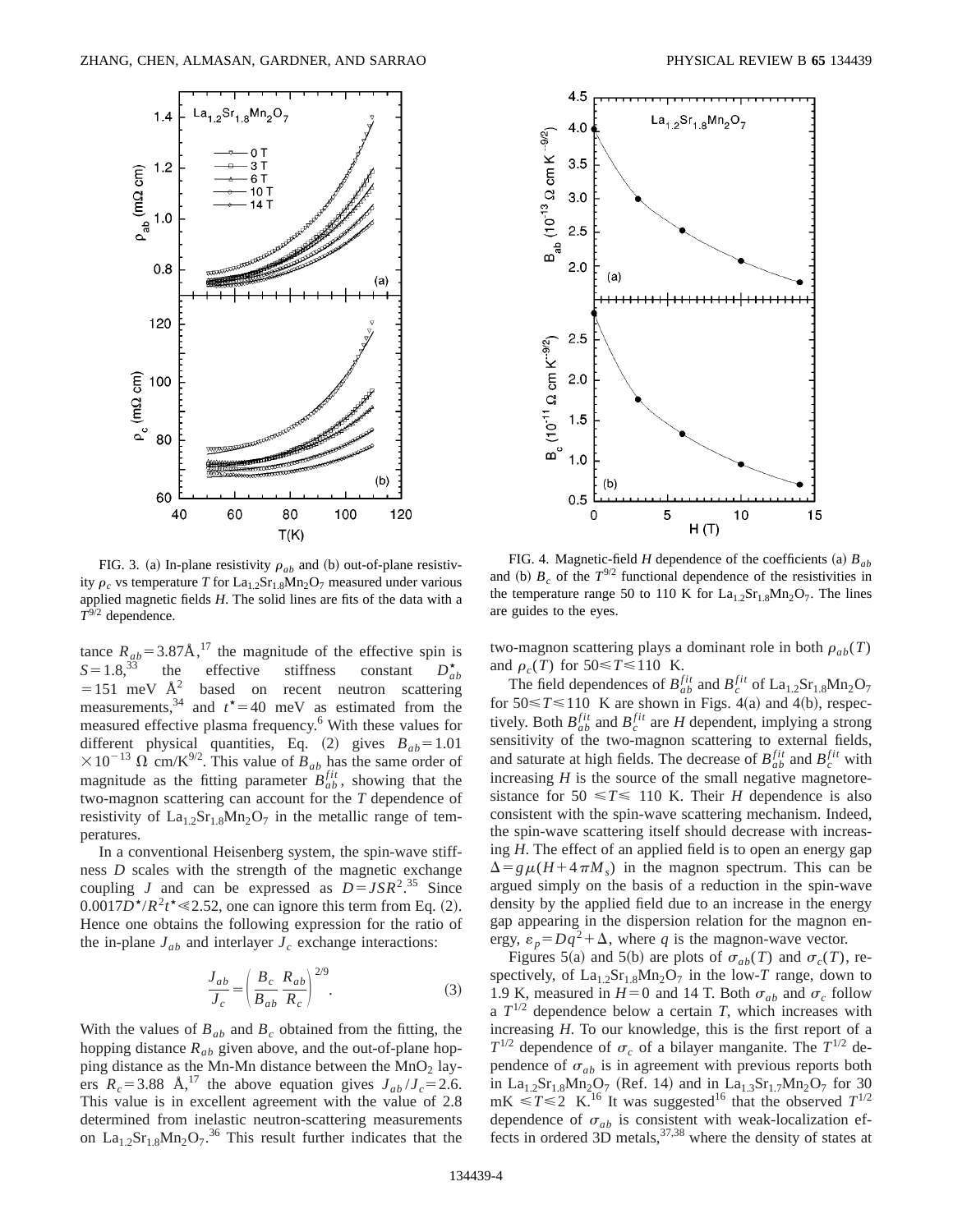

FIG. 5. (a) In-plane conductivity  $\sigma_{ab}$  and (b) out-of-plane conductivity  $\sigma_c$  vs  $T^{1/2}$  for La<sub>1.2</sub>Sr<sub>1.8</sub>Mn<sub>2</sub>O<sub>7</sub> measured down to 1.9 K, and in applied magnetic fields  $H=0$  and 14 T.

the Fermi level has a  $T^{1/2}$  singularity due to the influence of interference of the inelastic electron-electron interaction and the elastic impurity scattering of the electrons.<sup>38</sup> In the present case, the electrons are diffusive instead of freely propagating, leading to a profound modification of the traditional view based on the Fermi-liquid theory of metals. Considering the strong anisotropy of the crystal structure and of the conductivity, the bilayer manganites appear to be more 2D like. However,  $\sigma_c(T)$  clearly follows the same  $T^{1/2}$  dependence at low temperatures, consistent with 3D weaklocalization effects in disordered metals. This  $T^{1/2}$  behavior in *both*  $\sigma_{ab}(T)$  and  $\sigma_c(T)$  confirms the 3D nature of the metallic state, and is in good agreement with the theory of quantum interference in highly anisotropic layered metals developed by Abrikosov.<sup>18</sup>

## **IV. CONCLUSION**

We performed simultaneous in-plane and out-of-plane resistivity measurements on a bilayer manganite  $La<sub>1.2</sub>Sr<sub>1.8</sub>Mn<sub>2</sub>O<sub>7</sub>$  single crystal in magnetic fields applied parallel to the *ab*-plane. Both  $\rho_{ab}(T)$  and  $\rho_c(T)$  display a  $T^{9/2}$ dependence for  $50 \le T \le 110$  K. This *T* dependence and the magnitude of the fitting parameter are consistent with the two-magnon scattering mechanism. The excellent agreement between the ratio of the exchange interactions  $J_{ab}/J_c$  obtained by fitting the data and that deduced from neutronscattering provides further support for the validity of this scattering mechanism. Below 50 K, both  $\sigma_{ab}(T)$  and  $\sigma_c(T)$ follow a  $T^{1/2}$  dependence, which is consistent with the theory of quantum interference or weak-localization effects in 3D disordered metals. The same temperature dependence for both conductivities strongly indicates that the bilayer  $La<sub>1.2</sub>Sr<sub>1.8</sub>Mn<sub>2</sub>O<sub>7</sub>$  has a 3D metallic nature at  $T < T_c$ .

### **ACKNOWLEDGMENTS**

This research was supported at KSU by the National Science Foundation under Grant No. DMR-0102415. Work at LANL was performed under the auspices of the U. S. Department of Energy.

- <sup>1</sup>P. Schiffer, A.P. Ramirez, W. Bao, and S.-W. Cheong, Phys. Rev. Lett. 75, 3336 (1995).
- 2M. Jaime, P. Lin, M.B. Salamon, and P.D. Han, Phys. Rev. B **58**, R5901 (1998).
- 3T. Okuda, A. Asamitsu, Y. Tomioka, T. Kimura, Y. Taguchi, and Y. Tokura, Phys. Rev. Lett. **81**, 3203 (1998).
- 4T. Okuda, Y. Tomioka, A. Asamitsu, and Y. Tokura, Phys. Rev. B 61, 8009 (2000).
- 5G.-M. Zhao, V. Smolyaninova, W. Prellier, and H. Keller, Phys. Rev. Lett. **84**, 6086 (2000).
- 6G.-M. Zhao, D.J. Kang, W. Prellier, M. Rajeswari, H. Keller, T. Venkatesan, and R.L. Greene, Phys. Rev. B  $63$ ,  $060402(R)$  $(2000).$
- $7$ Y. Moritomo, A. Asamitsu, H. Kuwahara, and Y. Tokura, Nature (London) 380, 141 (1996).
- 8T. Kimura, Y. Tomioka, H. Kuwahara, A. Asamitsu, M. Tamura, and Y. Tokura, Science 274, 1698 (1996).
- <sup>9</sup>T.G. Perring, G. Aeppli, Y. Moritomo, and Y. Tokura, Phys. Rev. Lett. 78, 3197 (1997).
- 10K. Hirota, Y. Moritomo, H. Fujioka, M. Kubora, H. Yoshizawa, and Y. Endoh, J. Phys. Soc. Jpn. 67, 3380 (1998).
- 11M. Kubota, H. Fujioka, K. Ohoyama, K. Hirota, Y. Moritomo, H. Yoshizawa, and Y. Endoh, J. Phys. Chem. Solids **60**, 1161  $(1999).$
- 12R. Osborn, S. Rosenbranz, D.N. Argriou, L. Vasiliu-Doloc, J.W. Lynn, S.K. Sinha, J.F. Mitchell, K.E. Gray, and S.D. Bader, Phys. Rev. Lett. **81**, 3964 (1998).
- 13Q.A. Li, K.E. Gray, and J.F. Mitchell, Phys. Rev. B **63**, 024417  $(2000).$
- 14S.H. Chun, Y. Lyanda-Geller, M.B. Salamon, R. Suryanarayanan, G. Dhalenne, and A. Revcolevschi, cond-mat/0007249 (unpublished).
- 15Q.A. Li, K.E. Gray, and J.F. Mitchell, Phys. Rev. B **59**, 9357  $(1999).$
- 16T. Okuda, T. Kimura, and Y. Tokura, Phys. Rev. B **60**, 3370  $(1999).$
- <sup>17</sup> J.F. Mitchell, D.N. Argyriou, J.D. Jorgensen, D.G. Hinks, C.D. Potter, and S.D. Bader, Phys. Rev. B 55, 63 (1997).